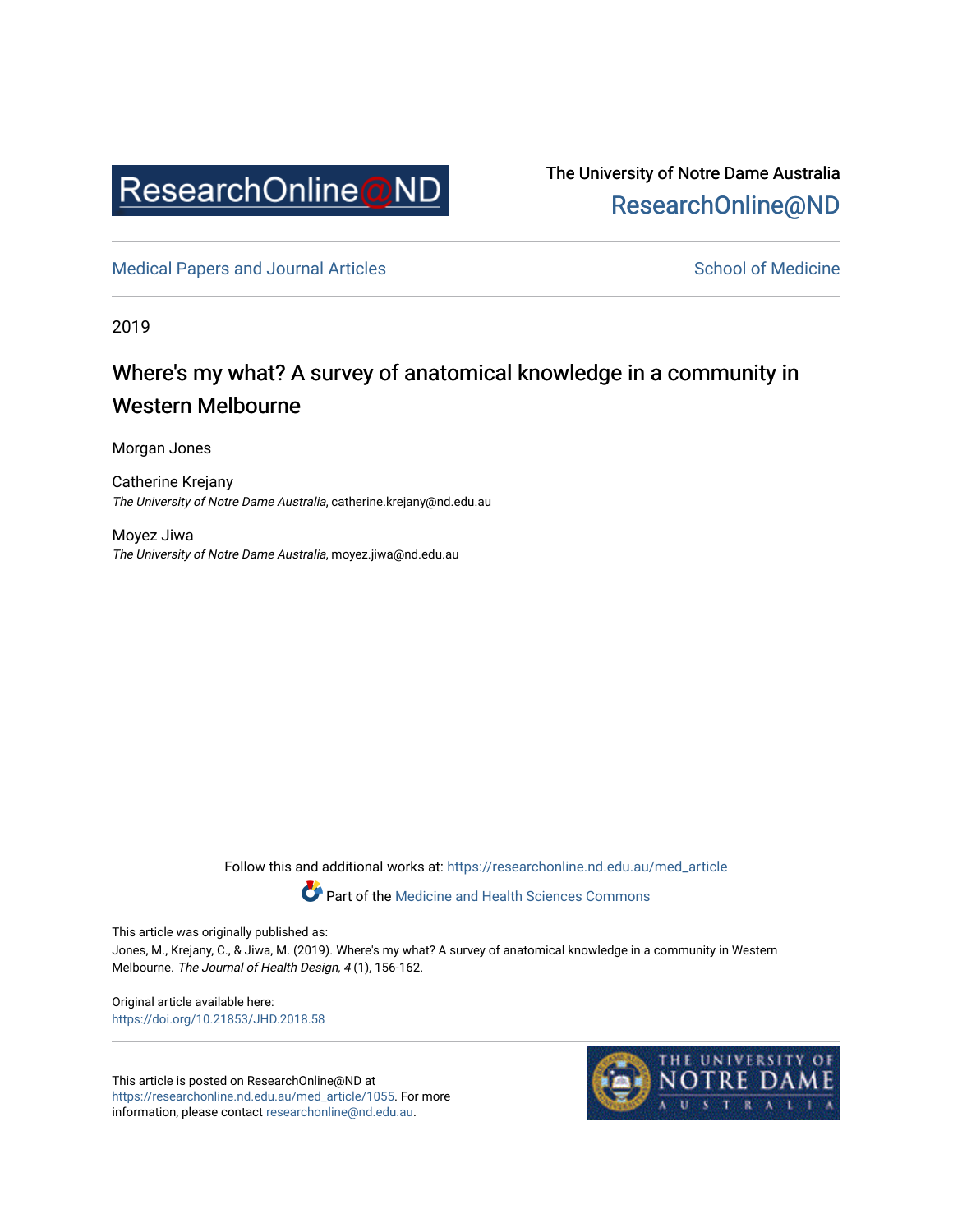This is an Open Access article distributed in accordance with the Creative Commons Attribution Non-Commercial No Derivatives 4.0 International license (CC BY-NC-ND 4.0), which permits others to copy and redistribute the material in any medium or form, provided the original work is properly cited. See:<https://creativecommons.org/licenses/by-nc-nd/4.0/>

This article originally published in *The Journal of Health Design* available at: [https://doi.org/1](https://doi.org/)0.21853/JHD.2018.58

Jones, M., Krejany, C., and Jiwa, M. (2019) Where's my what? A survey of anatomical knowledge in a community in Western Melbourne. *The Journal of Health Design, 4*(1), 156-162. doi: 10.21853/JHD.2018.58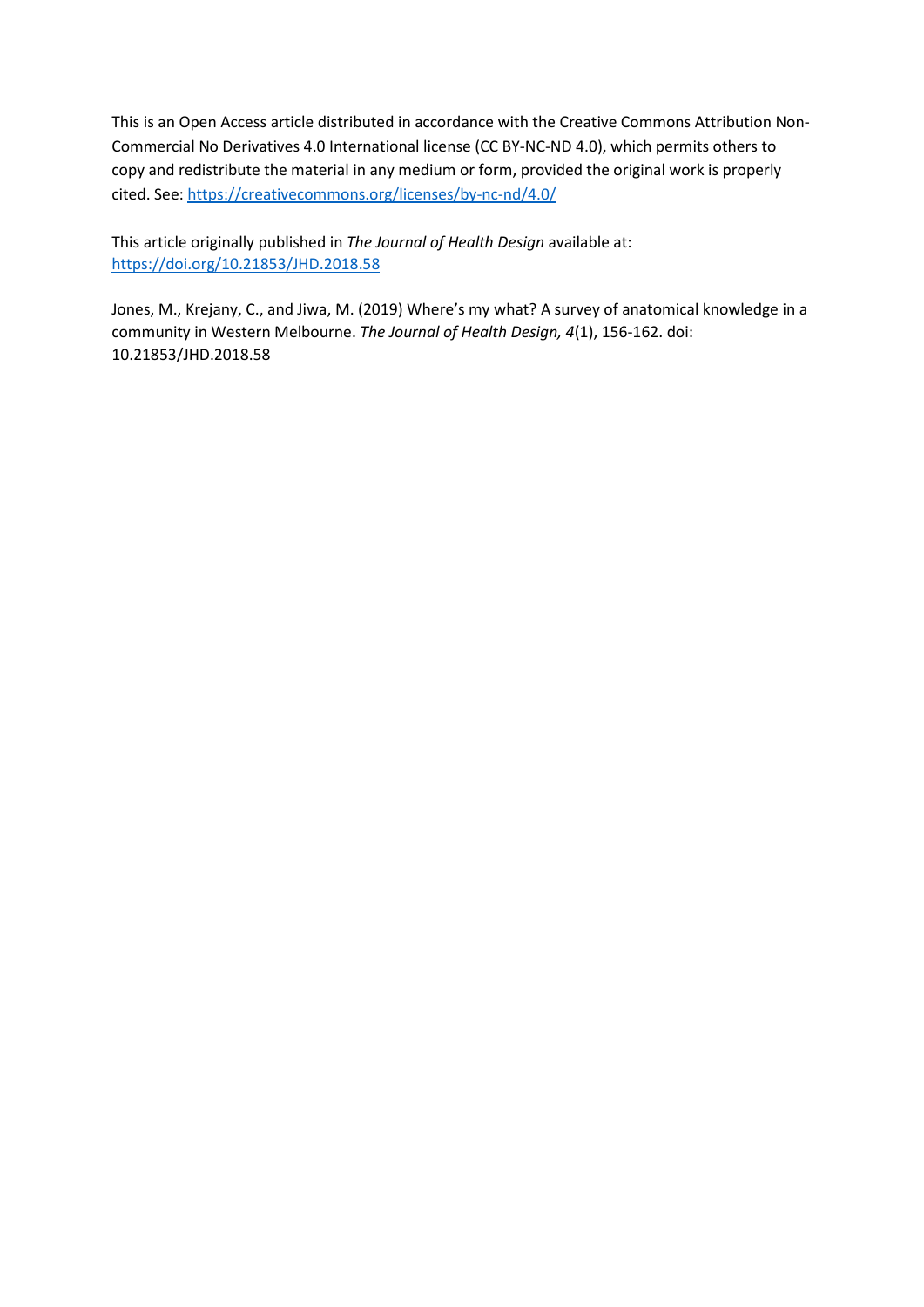

# **Where's my what? A survey of anatomical knowledge in a community in Western Melbourne**

**RESEARCH**

Morgan Jones, Catherine Krejany, Moyez Jiwa

Melbourne Clinical School, School of Medicine, Sydney, University of Notre Dame Australia, Melbourne, VIC, Australia

| To Cite: Jones M, Krejany C, Jiwa M. What's my<br>what? A survey of anatomical knowledge in a<br>community in Western Melbourne. JHD.<br>2019;4(1):156-162.<br>https://doi.org/10.21853/JHD.2018.58<br><b>Corresponding Author:</b><br>Morgan Jones<br>Melbourne Clinical School, School of Medicine,<br>Sydney<br>University of Notre Dame Australia<br>Melbourne, VIC<br>Australia<br>morgan.jones1@my.nd.edu.au | <b>SUMMARY</b><br>This project deployed a three-dimensional model to explore if people could identify<br>the site of specific body organs and the likely site of pain associated with those<br>organs. Most respondents failed to locate the body organs and the anatomical source<br>of the pain. People located organ sites in 34 per cent of cases and the anatomical<br>source of pain in 39 per cent of cases. These data suggest a poorer health<br>literacy than previously described in the literature. Such information has implications<br>for help-seeking behaviour and may be a factor in delayed presentation for serious<br>pathology.<br><b>Key Words</b><br>Health literacy; patient education; anatomy; symptom assessment; pathological<br>conditions, signs and symptoms |
|--------------------------------------------------------------------------------------------------------------------------------------------------------------------------------------------------------------------------------------------------------------------------------------------------------------------------------------------------------------------------------------------------------------------|----------------------------------------------------------------------------------------------------------------------------------------------------------------------------------------------------------------------------------------------------------------------------------------------------------------------------------------------------------------------------------------------------------------------------------------------------------------------------------------------------------------------------------------------------------------------------------------------------------------------------------------------------------------------------------------------------------------------------------------------------------------------------------------------|
| Copyright:<br>© 2019 The Authors. Published by Archetype Health<br>Pty Ltd. This is an open access article under the CC<br>BY-NC-ND 4.0 license.                                                                                                                                                                                                                                                                   |                                                                                                                                                                                                                                                                                                                                                                                                                                                                                                                                                                                                                                                                                                                                                                                              |

### **ABSTRACT**

### **Background and Aims**

This study aimed to explore if members of the public could identify the location of major body organs as well as pain associated with major organ pathologies.

### **Method**

A survey of 100 participants was conducted in Melbourne, Australia. Participants were invited to mark the location of two internal organs and the site of pain for two pathologies on a manikin. Five anatomical questions and four clinical scenario questions were randomised prior to data collection. Photographs of participant responses were compared to responses of a doctor, and if a site within the same area was identified the participant was deemed correct.

#### **Results**

Correct identification of body organ site was poor at 34 per cent (±6.6%; CI 95%) and only slightly better for the location of pain related to clinical pathologies at 39 percent (±6.8%; CI 95%). Respondents were more likely to identify the location of the heart, or pain associated with a myocardial infarction; 51.2 per cent (±15.3%; CI 95%) and 79.6 per cent (±10.7%; CI 95%), respectively. A minority, 18.6 per cent (±11.6%; CI 95%), were able to locate the gallbladder, and fewer still, 6.4 per cent (±7%; CI 95%), identified the location of pain due to cholelithiasis (gallstones).

### **Conclusion**

Most respondents failed to identify the major organs or the likely location of pain for related pathologies. Limited anatomical knowledge is reflected in the literature, however, these results were poorer than previous studies suggest. These data have implications for help-seeking behaviour and may be a factor in delayed presentation for serious pathology.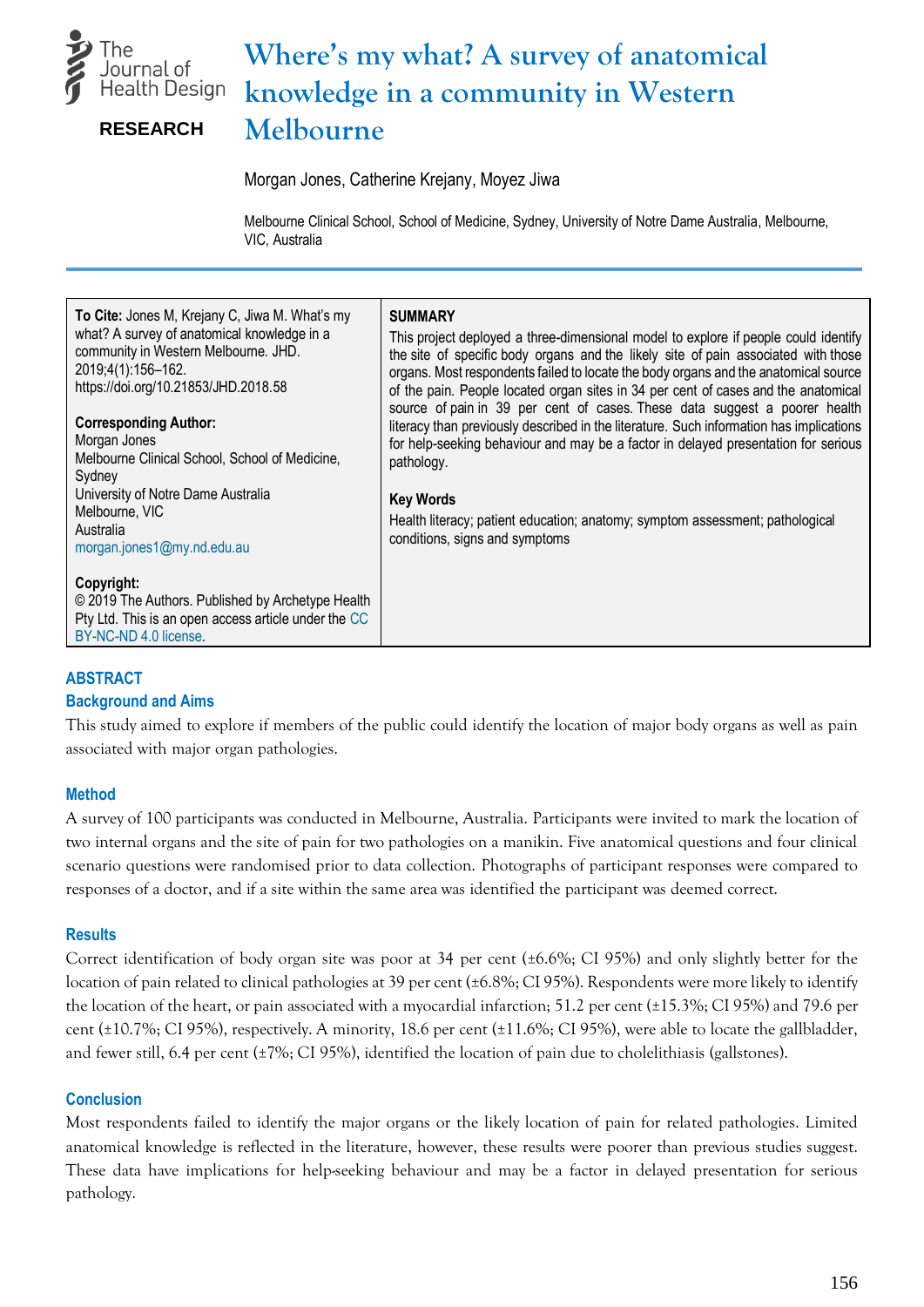

### **BACKGROUND**

The literature suggests that the general public has limited knowledge of the location of key body organs.<sup>1-7</sup> Weinman and Yusuf<sup>5</sup> demonstrated that patients have poor anatomical knowledge, even when they have organ-specific pathologies. Comparing recent results to similar work conducted over 40 years ago<sup>1</sup> implies that greater accessibility to health information has not improved the anatomical knowledge of lay people. A recent study of European populations reported that laypersons have a "reasonable" understanding of anatomy,<sup>7</sup> however, even within this data fewer than 50 per cent of respondents could correctly locate major organs. Studies assessing anatomical knowledge of the general public typically use a questionnaire format, broadly based on the *Inside-of-the-body* test devised by Tait and Ascher. 8 Few studies assessed patients' understanding of the correlation of gross anatomy knowledge with pain patterns of common pathologies based on three-dimensional models.

#### **METHOD**

A convenience sample of adult shoppers at a shopping mall in western Melbourne were invited to participate. The location of the study was a major regional shopping centre located 29 kilometres (18 miles) west of the Melbourne Central Business District (CBD) in Victoria, Australia. The shopping centre has 275 stores. It includes a two-level high end department store, Gold Class cinemas, several homeware and clothing stores, a fresh food precinct, a library, and an entertainment complex. A stand manned by two medical students was set up and participants were recruited following informed consent. We anticipated that only half the sample would respond correctly, therefore a sample of 96 people offered a margin of error of 10 per cent to confirm a distribution of responses within 95% confidence intervals.<sup>9</sup> One hundred responses were collected.

Participants were invited to identify: (1) the location of two organs randomly selected<sup>10</sup> from the liver, kidneys, appendix, gall bladder, or heart; and (2) the likely location of pain in two clinical scenarios randomly selected<sup>10</sup> from myocardial infarction, gallstones (cholelithiasis), kidney stones, and appendicitis on a dress-shop manikin. All responses were recorded with digital photographs. Correct anatomical locations and pain patterns for all clinical scenarios were determined by consultation with a doctor. If a participant placed a mark within the designated area identified by the doctor, the answer was deemed correct.

#### **RESULTS**

The participants in this survey were broadly representative of the adult population in this municipality (Table 1).<sup>11</sup> Examples of participant responses are shown in Figure 1. Overall, correct identification of body organ location was poor at 34 per cent (±6.6%; CI 95%) and only slightly better for the location of pain related to clinical pathologies at 39 per cent (±6.8%; CI 95%) (Figure 2). There was no evidence in this study of a gender difference in responses (Figure 2).

Respondents were more likely to correctly identify the location of the heart, or pain associated with myocardial infarction; 51.2 per cent ( $\pm$ 15.3%; CI 95%) and 79.6 per cent ( $\pm$ 10.7%; CI 95%), respectively (Figure 3). The minority of respondents were able to correctly identify the location of the kidneys, liver, appendix, or gall bladder. The gall bladder was least likely to be identified by all respondents with only 18.6 per cent (±11.6%; CI 95%) able to correctly locate it, and fewer still, 6.4 per cent (±7%; CI 95%) of participants, correctly identifying the location of pain associated with cholelithiasis (Figure 3). Common errors in identification were seen for location of the appendix (incorrect side) but no other broad patterns of incorrect responses were observed. Participants appeared more likely to respond correctly if they had personally experienced that pathology.

#### **DISCUSSION**

The majority of participants could not identify the location of major anatomical organs or the most common site of pain for common clinical pathologies. Compared to previous reports,<sup>1-7</sup> the ability of the general public to identify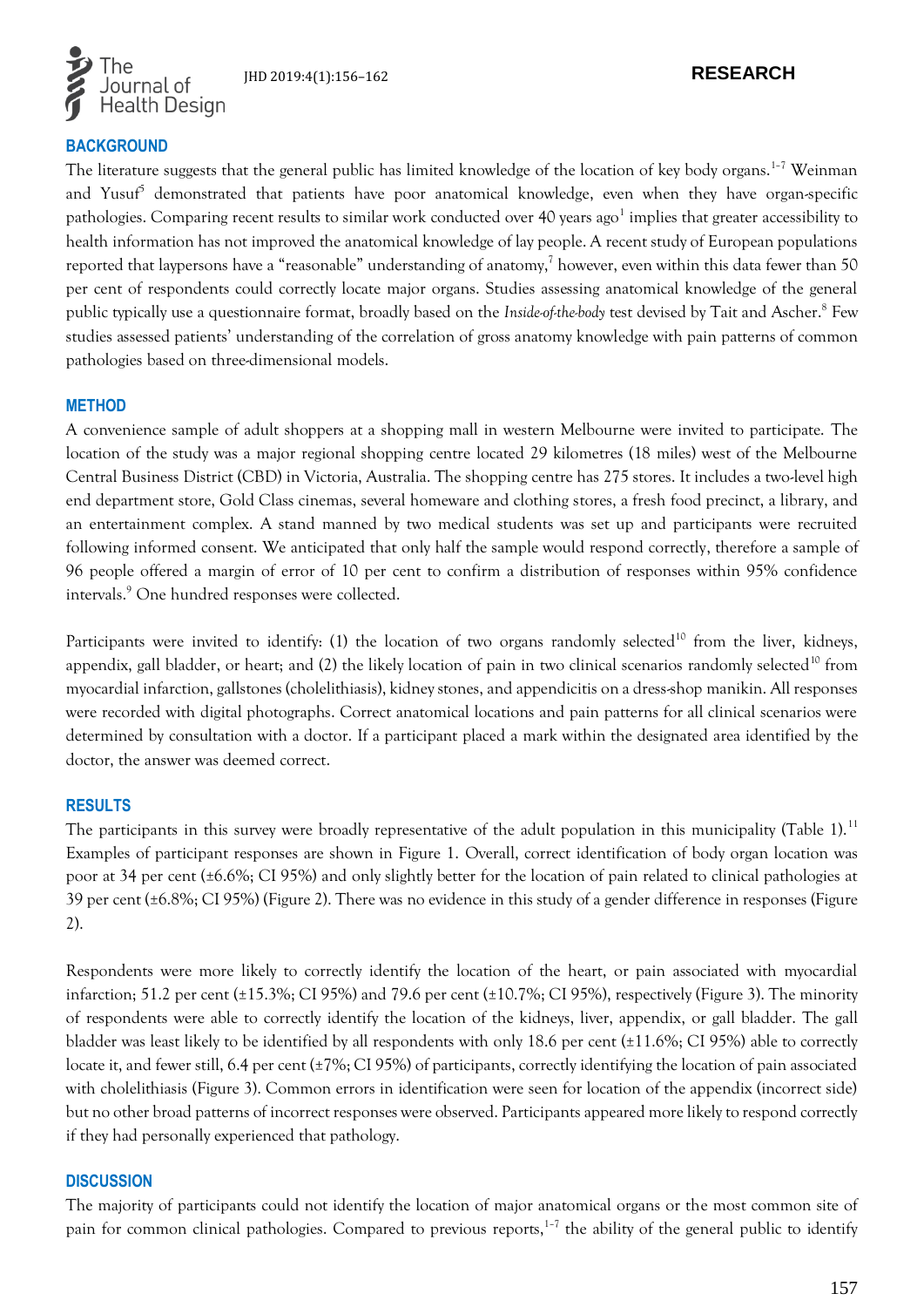

anatomical locations was poorer. Data published by Moxham et al<sup>7</sup> suggested much better anatomical knowledge. For two prior studies,<sup>5,6</sup> identification of the location of the heart and kidneys was comparable, although the liver and gall bladder were less likely to be correctly identified in this study.

Few studies have assessed lay knowledge of the pain patterns for common clinical scenarios other than myocardial infarction.<sup>12, 13</sup> It was notable that most participants (79.6 per cent) could accurately identify the typical location of pain associated with myocardial infarction, despite a significant number of participants incorrectly locating the heart (48.8 per cent). It is possible that this is a reflection of public health awareness campaigns on the symptoms of a heart attack.<sup>14</sup>

### **Limitations and Strengths**

Weinman and Yusuf<sup>5</sup> identified that women's anatomical knowledge was superior to men when a female body outline was used. While the manikin we used for this study was male, there was no significant difference in the anatomical knowledge between genders. Due to the modest sample size for this study only broad patterns in gender differences were explored. This study was also subject to self-selection bias. It is possible that the requirement to identify anatomical locations in a three-dimensional context may be a more challenging but more valid assessment of knowledge.

### **CONCLUSION**

With ready access to health information there is increasing scope for patient self-education.<sup>15</sup> While patient engagement is desirable, patients' knowledge of anatomy and associated pain patterns may influence the type and source of information accessed. Help-seeking behaviour can potentially be influenced by accessing incorrect or unrelated information, and if a patient does not suspect the cause of their symptoms, they may procrastinate to their detriment.<sup>16</sup>

#### **REFERENCES**

- 1. Boyle CM. Difference between patients' and doctors' interpretation of some common medical terms. Br Med J. 1970;2(5704):286–9.
- 2. Rashid A, Jagger C. Patients' knowledge of anatomical location of major organs within the human body: a comparison between Asians and non-Asians. Fam Pract. 1996;13(5):450–4. [doi.org/10.1093/fampra/13.5.450](https://doi.org/10.1093/fampra/13.5.450)
- 3. Pearson J, Dudley HA. Bodily perceptions in surgical patients. Br Med J (Clin Res Ed). 1982;284(6328):1545-46
- 4. Chapman K, Abraham C, Jenkins V, Fallowfield L. Lay understanding of terms used in cancer consultations. Psychooncology. 2003;12(6):557–66. doi.org/10.1002/pon.673
- 5. Weinman J, Yusuf G, Berks R, et al. How accurate is patients' anatomical knowledge: a cross-sectional, questionnaire study of six patient groups and a general public sample. BMC Fam Pract. 2009;10:43. [doi.org/10.1186/1471-2296-10-43](https://doi.org/10.1186/1471-2296-10-43)
- 6. Kljakovic M, Risk J. The anatomical placement of body organs by Australian and New Zealand patients and health professionals in general practice. J Prim Health Care. 2012;4(3):239–41. doi.org/10.1071/HC12239
- 7. Moxham BJ, Hennon H, Lignier B, Plaisant O. An assessment of the anatomical knowledge of laypersons and their attitudes towards the clinical importance of gross anatomy in medicine. Ann Anat. 2016;208:194–203. [doi.org/10.1016/j.aanat.2016.06.001](https://doi.org/10.1016/j.aanat.2016.06.001)
- 8. Tait CD, Jr., Ascher RC. Inside-of-the-body test; a preliminary report. Psychosom Med. 1955;17(2):139–48.
- 9. Raosoft Inc.(US) Sample Size Calculator [Internet]. Seattle, WA (United States) : Raosoft Inc (US); 2004 [cited 2019 Jan 9] Available from: http://www.raosoft.com/samplesize.html.
- 10. Urbaniak GC, Plous S. Research Randomizer [Internet]. Version 4. Middletown, CT,(UK): Social Psychology Network (UK); 2015 [cited 2019 Jan 9]. Available from: http://www.randomizer.org/.
- 11. Australian Bureau of Statistics (AU). Wyndham (SA3) QuickStats. Australian Census of Population and Housing [Internet]. Australian Bureau of Statistics (AU); 2017 [cited 2019 Jan 9]. Available from: http://www.censusdata.abs.gov.au/census\_services/getproduct/census/2016/quickstat/21305?opendocument.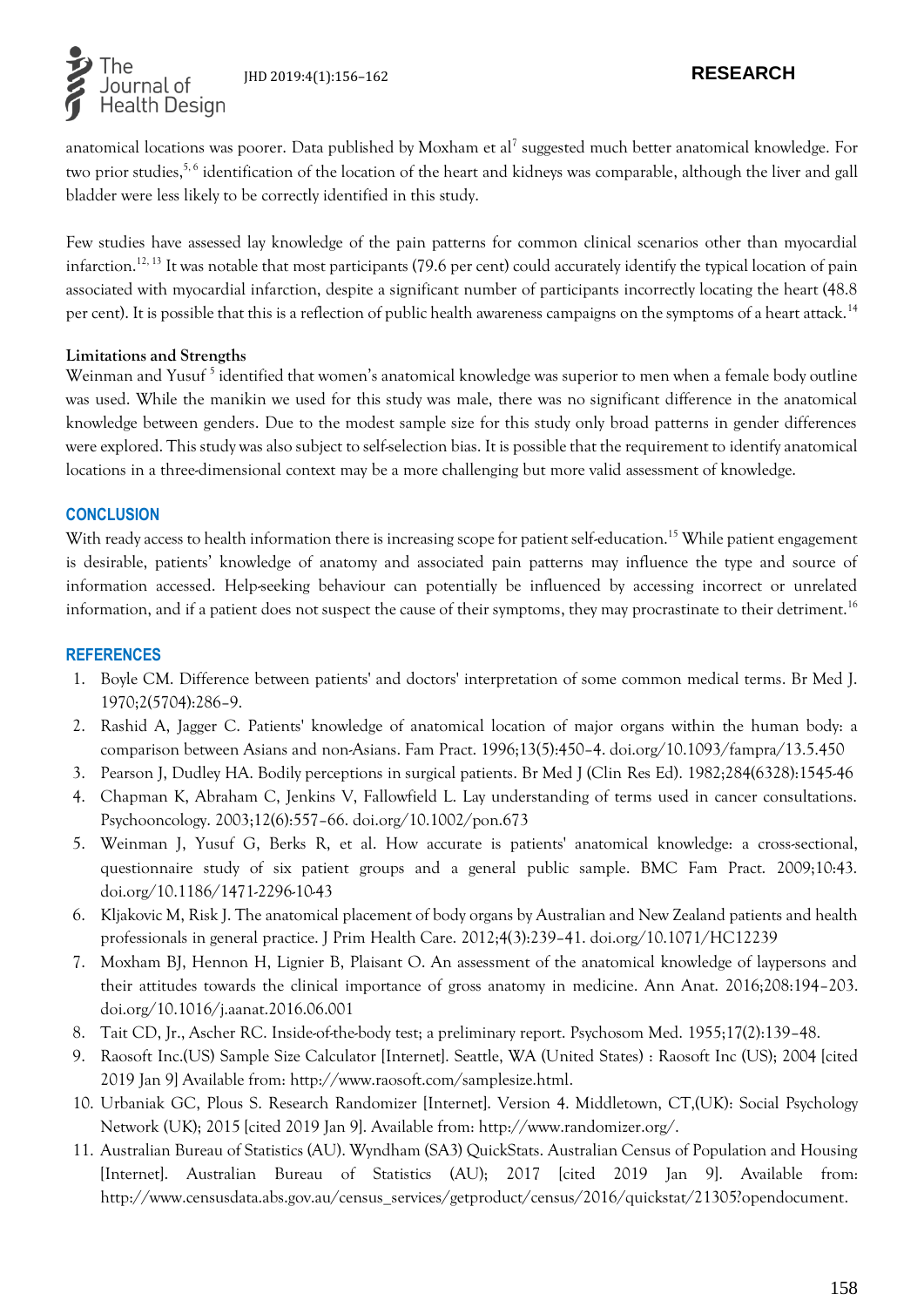

- 12. Quah JL, Yap S, Cheah SO, et al. Knowledge of signs and symptoms of heart attack and stroke among Singapore residents. Biomed Res Int. 2014;2014:572425. doi.org/10.1155/2014/572425
- 13. Whitaker S, Baldwin T, Tahir M, et al. Public knowledge of the symptoms of myocardial infarction: a street survey in Birmingham, England. Fam Pract. 2012;29(2):168–73. [doi.org/10.1093/fampra/cmr079](https://doi.org/10.1093/fampra/cmr079)
- 14. Bray JE, Stub D, Ngu P, et al. Mass Media Campaigns' Influence on Prehospital Behavior for Acute Coronary Syndromes: An Evaluation of the Australian Heart Foundation's Warning Signs Campaign. J Am Heart Assoc. 2015;4(7):1-9 doi: [10.1161/JAHA.115.001927](https://dx.doi.org/10.1161%2FJAHA.115.001927)
- 15. Tan SS, Goonawardene N. Internet Health Information Seeking and the Patient-Physician Relationship: A Systematic Review. J Med Internet Res. 2017;19(1):e9. doi[:10.2196/jmir.5729](https://dx.doi.org/10.2196%2Fjmir.5729)
- 16. Quaife SL, Forbes LJ, Ramirez AJ, et al. Recognition of cancer warning signs and anticipated delay in help-seeking in a population sample of adults in the UK. Br J Cancer. 2014;110(1):12–18. doi: 10.1038/bjc.2013.684

### **ACKNOWLEDGEMENTS**

None

### **PEER REVIEW**

Not commissioned. Externally peer reviewed.

### **CONFLICTS OF INTEREST**

The authors declare that they have no competing interests.

#### **FUNDING**

None

### **ETHICS COMMITTEE APPROVAL**

Ethics approval for this project was received from The University of Notre Dame Australia Human Research Ethics Committee (approval number 016196S).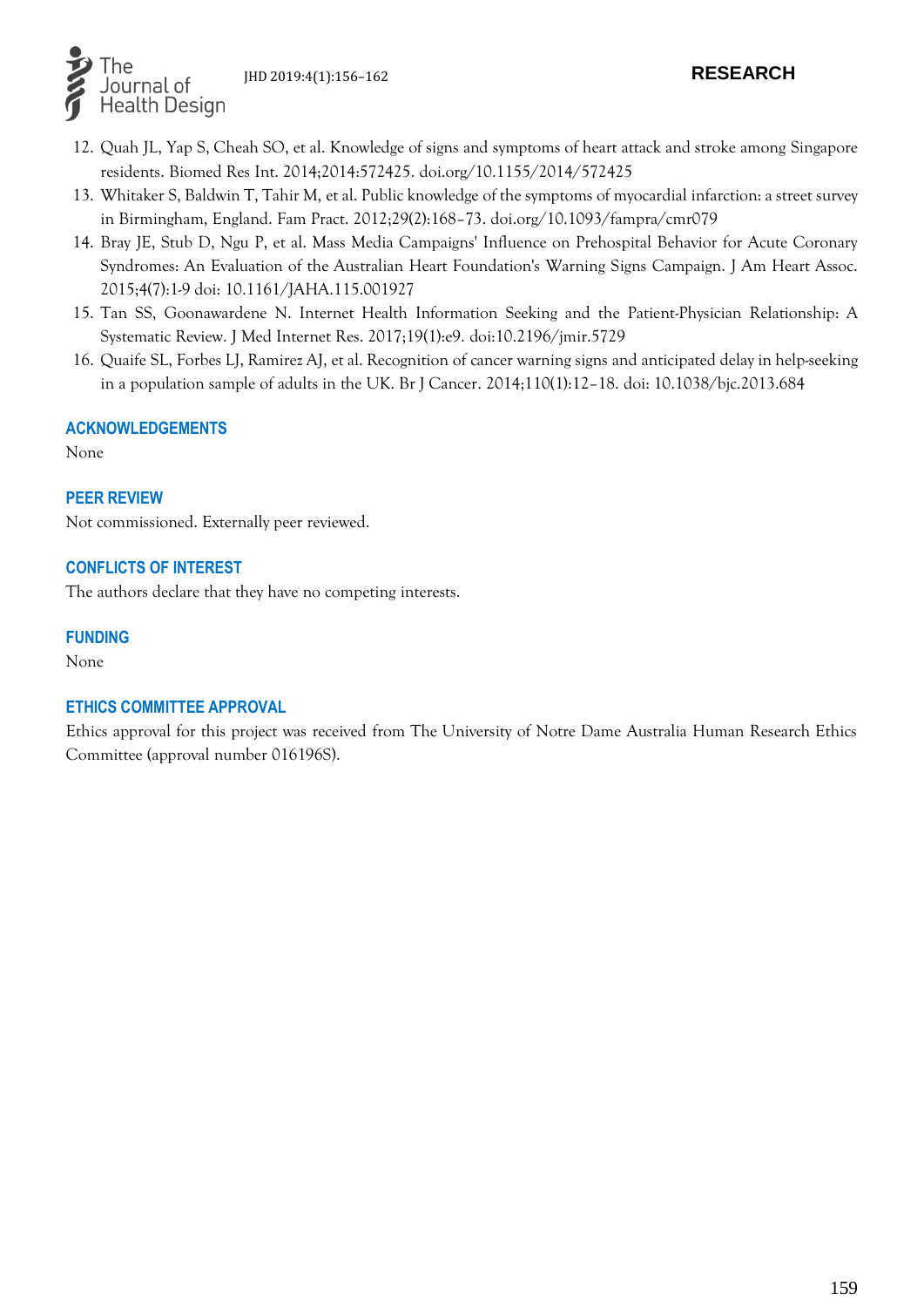

| Age       | Number of Participants | Municipality <sup>*11</sup> (%) |
|-----------|------------------------|---------------------------------|
| $18 - 24$ | 6                      | 9.6                             |
| $25 - 34$ | 18                     | 18.9                            |
| $35 - 44$ | 23                     | 16.8                            |
| $45 - 54$ | 19                     | 11.7                            |
| $55 - 64$ | 18                     | 8.3                             |
| $65 - 74$ | 10                     | 4.9                             |
| $75+$     | 6                      | 2.8                             |
| Total     | 100                    | 100                             |
| Gender    |                        |                                 |
| Male      | 55                     | 49.9                            |
| Female    | 45                     | 50.1                            |
| Total     | 100                    | 100                             |

**Table 1: Characteristics of participants**

\*The figures listed under municipality indicate the demographic breakdown of age and gender within the local government region where the shopping mall is located. These figures provide a general indication of the demographics of local residents likely to be attending the shopping centre.

**Figure 1: Example of participant responses for the identification of anatomical locations.**

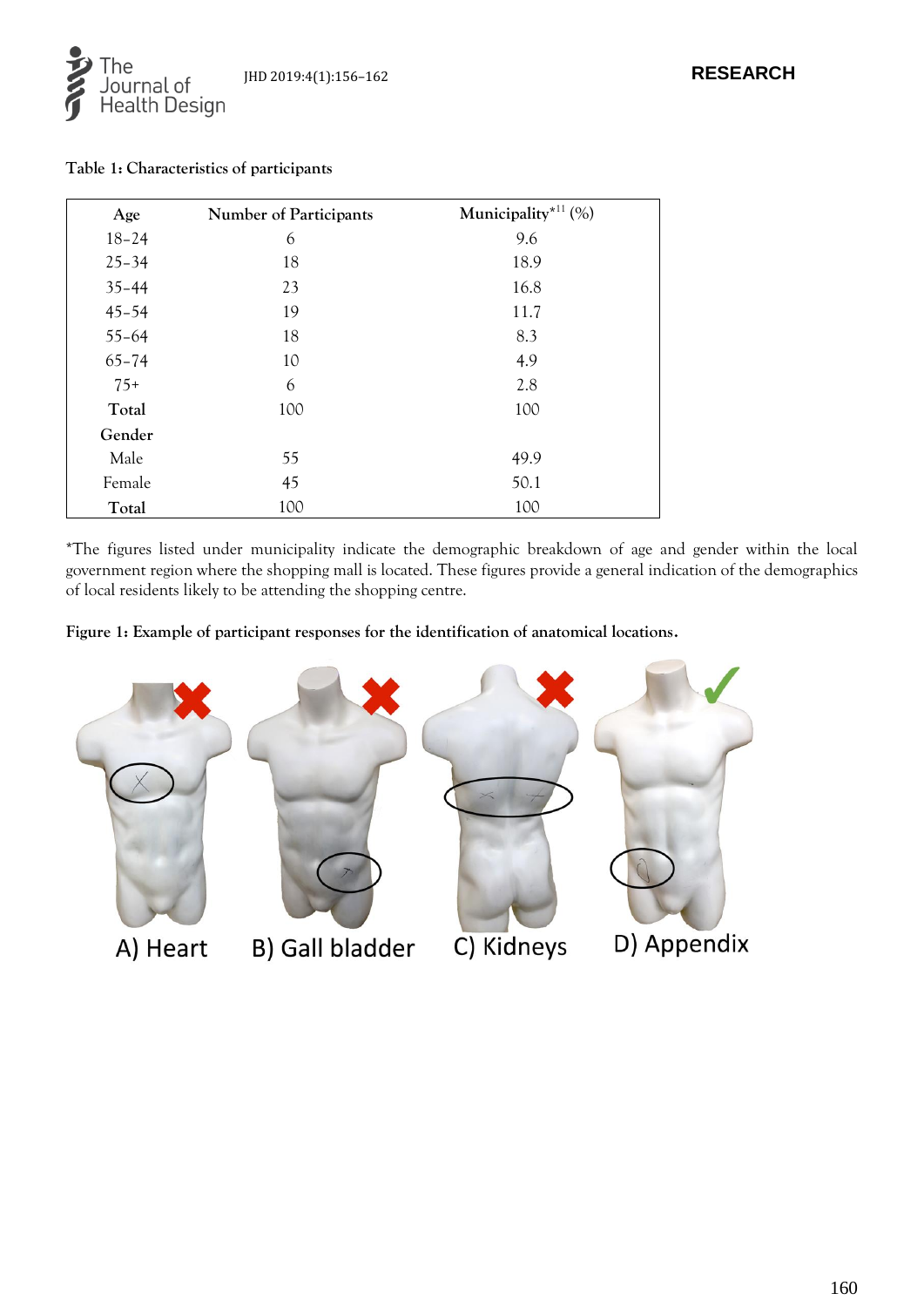



**Figure 2: Percentage of correct responses to anatomical location and clinical scenario questions by gender.** Margin of error is calculated at 95% confidence intervals.